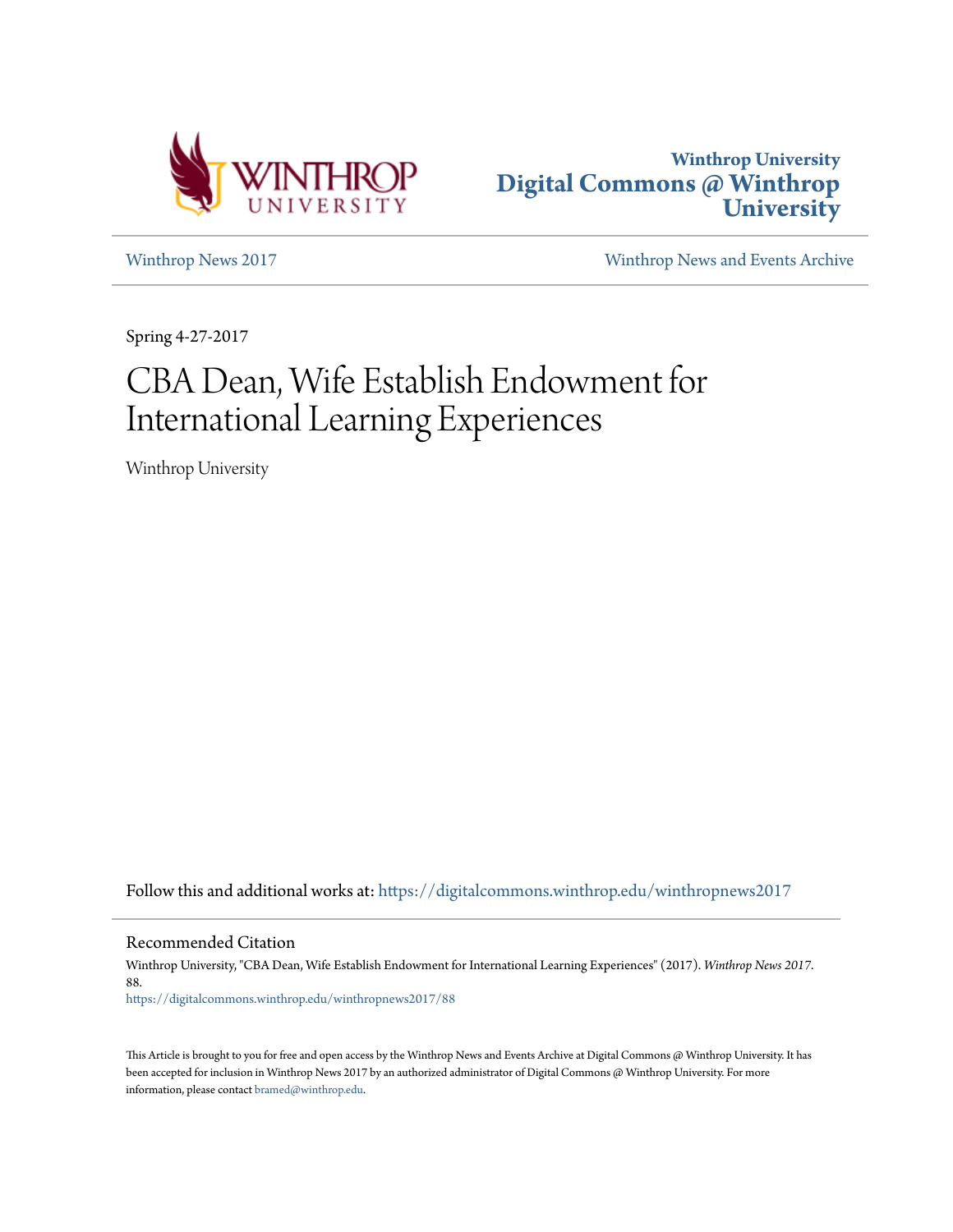



**AFFAIRS ATHLETICS GIVING**

**ABOUT ADMISSIONS & AID ACADEMICS STUDENT**

**O** SHARE 上没身。

### All News

Archives

RSS News Feeds

Winthrop in the News

# 04/27/2017 **CBA Dean, Wife Establish Endowment for International Learning Experiences**

## **Quick Facts**

**The Roger and Elizabeth Weikle International** Opportunities Endowment will support adjunct faculty or students for international study or learning experiences.

Roger Weikle will retire in June after 41 years at Winthrop.





The Weikles in Calgary, Canada

ROCK HILL, SOUTH CAROLINA – International travel can be a life-changing experience. To allow more students and faculty the opportunity to explore the world, College of Business Administration Dean **Roger Weikle** and his wife, **Elizabeth '83, '85**, have established a new endowed fund.

Announced at the dean's April 22 retirement celebration, the **Roger and Elizabeth Weikle International Opportunities Endowment** will provide financial assistance to business or nutrition majors, or adjunct faculty within the CBA or the Department of Human Nutrition. The endowment—funded by a lead gift from the Weikles as well as gifts from the couple's Winthrop colleagues, family and friends—will focus on supporting adjunct faculty and students for short-term study abroad trips, semester-long study abroad experiences or international internships.

Weikle, who retires in June after 41 years at Winthrop, noted that international travel allows students and faculty to **familiarize themselves with different cultures** and prepare themselves for **global-minded workplace environments**.

"It is gratifying to see the dramatic effects on students as they come to recognize how people, places and events from around the globe connect to their life experiences and prepare them to be more informed citizens of the world," said Roger.

The Weikles's gift illustrates the university's increased emphasis on **creating a thriving culture of philanthropy**, with fundraising defined as an essential priority in the Winthrop Plan, the university's strategic plan through 2025.

Roger, professor of management, earned his undergraduate and master's degrees at Marshall University in Huntington, West Virginia, and his Ph.D. at the University of South Carolina. At Winthrop, Roger has taught a variety of courses, including human behavior in organizations, human resource management courses in the undergraduate, master's and executive MBA programs, employment law, collective bargaining and public policy.

Elizabeth, a Licensed Registered Dietitian, works as an adjunct professor in the Department of Human Nutrition, where she has taught part-time for 25 years, and as a consultant in medical nutrition